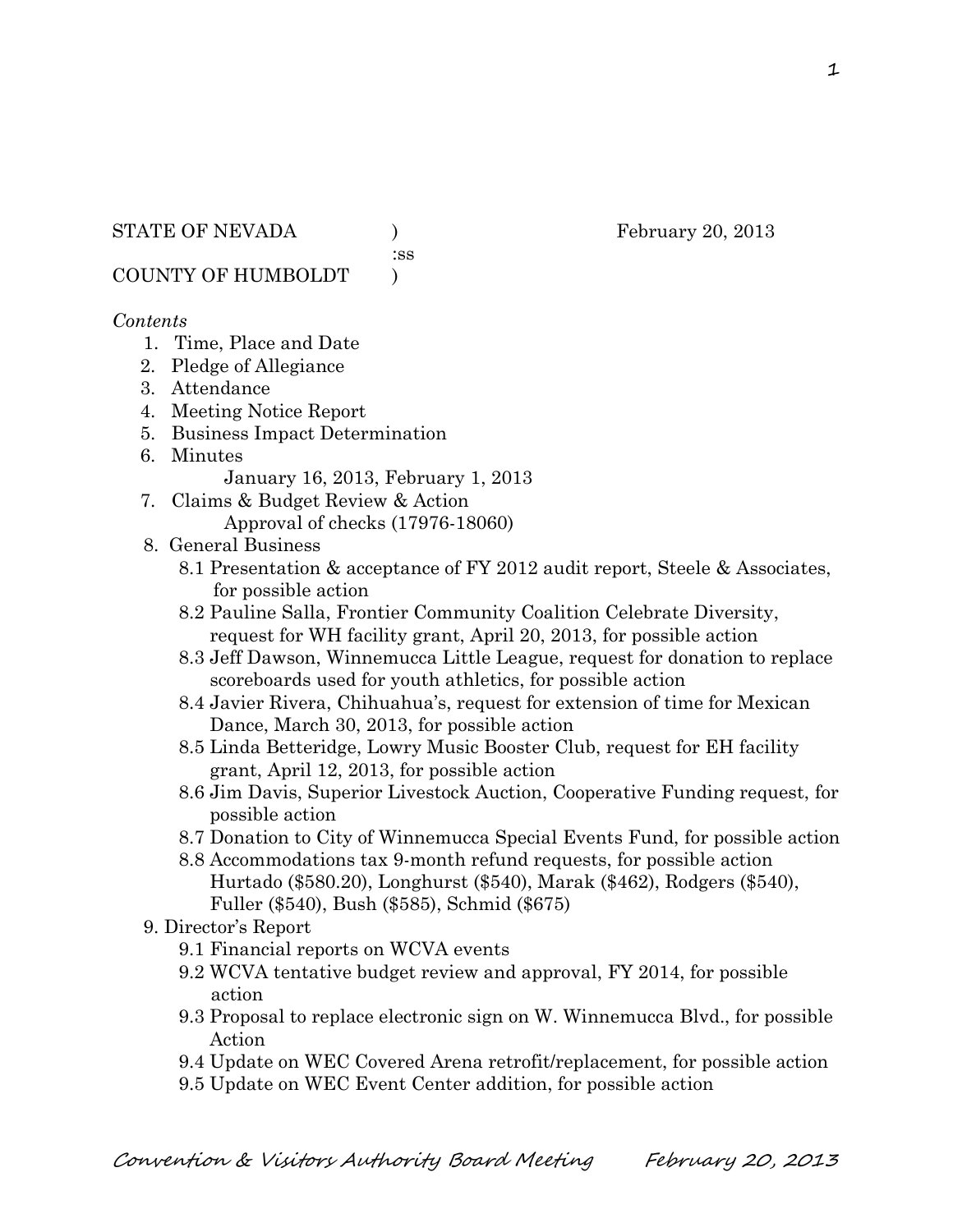- 10. Board Secretary & Counsel Report
	- 10.1 Review monthly report, for discussion
	- 10.2 Chamber of Commerce report, for discussion
	- 10.3 Update on status of installation of carpet & tile installation contract, for discussion & possible action
	- 10.4 Update on East Hall Marquee & Awning Project, review draft bid request forms, for discussion and possible action
	- 10.5 Review Counsel's rep letter for 2011-2012 audit, for discussion
	- 10.6 Amendment of Board's Minutes of June 20, 2012 meeting, for discussion & possible action
	- 10.7 Joint City-County-WCVA meeting on intersection improvement, for discussion & possible action
	- 10.8 Termination of Porcupine Creek sign ground lease completion, for discussion & possible action
- 11. Board Administrator
	- 11.1 January Financial reports
	- 11.2 Options to diversity cash investments, for possible action
	- 11.3 Status of room tax audits, for possible action
- 12. Other Reports
- 13. Next Meeting Date
- 14. Adjournment

#### **MINUTES, FEBRUARY 20, 2013**

- **1. Time, Place and Date.** The Winnemucca Convention and Visitors Authority met in regular session in full conformity with the law at the Winnemucca Convention Center, East Hall, Winnemucca, Nevada at 4:00 pm on Wednesday, February 20, 2013 with Chairman Terry Boyle presiding.
- **2. Pledge of Allegiance.**
- **3. Attendance.** *Convention and Visitors Authority Board Officials Present:*

| Terry Boyle          | Chairman and Hotel Representative         |
|----------------------|-------------------------------------------|
| Rodd William Stowell | Vice Chairman and Business Representative |
| Don Stoker           | Treasurer and Motel Representative        |
| Jim Billingsley      | City Representative                       |
| Dan Cassinelli       | County Representative                     |
| Bill Macdonald       | Secretary and Counsel                     |
| Kendall Swensen      | Board Administrator                       |

*Convention and Visitors Authority Board Officials Absent:* None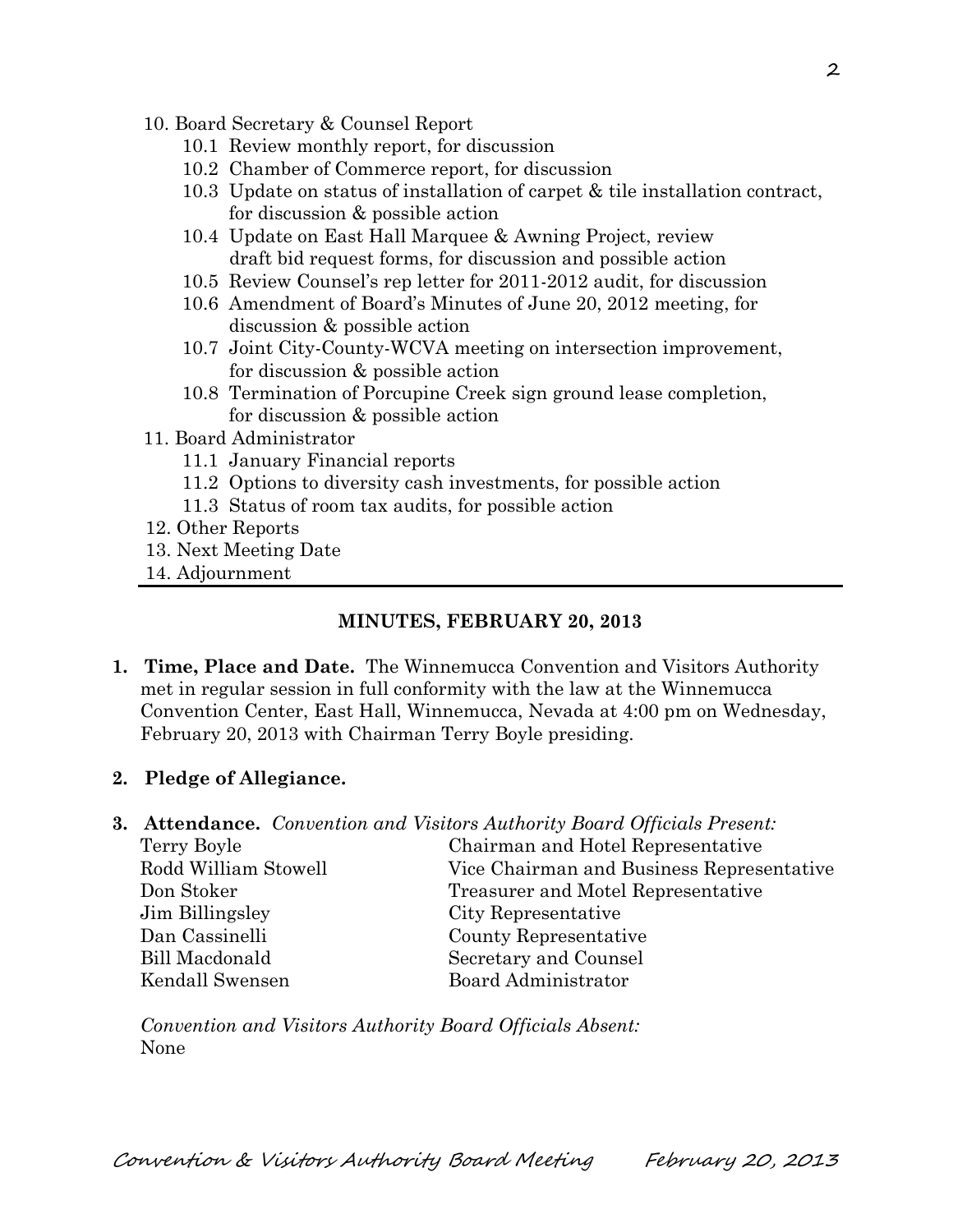*Staff Members Present:* Kim Petersen Director Shelly Noble Administrative Clerk

*Staff Members Absent:* None

*Others Present:*

| <i>Uthers I resent.</i> |                                     |
|-------------------------|-------------------------------------|
| Linda Betteridge        | <b>Lowry Music Boosters</b>         |
| Gina Rackley            | Wmca Youth Football League          |
| Sunny Johnson           | <b>Frontier Community Coalition</b> |
| Damon Kuskie            | Wmca Girls Fastpitch                |
| Joyce Sheen             | Humboldt Sun                        |
|                         |                                     |

#### **4. Meeting Notice Report.**

Chairman Boyle reported that notice, including meeting agenda, was posted by Shelly Noble by 9:00 am Thursday, February 14, 2013 at Humboldt County Library, Court House, Post Office, City Hall and Convention Center West Hall. No persons have requested mailed notice during the past six months.

**5. Business Impact Determination.** After review of the February 20, 2013 agenda, *Don Stoker made a motion that no proposed agenda item is likely to impose a direct and significant economic burden on a business or directly restrict formation, operation, or expansion of a business. The motion carried, 5-0.* 

#### **6. Minutes.**

Prior meeting minutes of January 16, 2013. *Don Stoker made a motion to accept the minutes of the January 16, 2013 meeting. Motion carried, 5-0.* 

Prior meeting minutes of February 1, 2013. *Don Stoker made a motion to accept the minutes of the February 1, 2013 meeting. Motion carried, 5-0.* 

**7. Claims.** The following claims were submitted for payment and approved on February 20, 2013:

| <b>BANK ACCOUNT</b> | <b>CHECK NUMBERS</b> | AMOUNT       |
|---------------------|----------------------|--------------|
| Nevada State Bank   | 17976-18060          | \$231,578.67 |

*Don Stoker made a motion to approve all claims as submitted. The motion carried, 5-0.*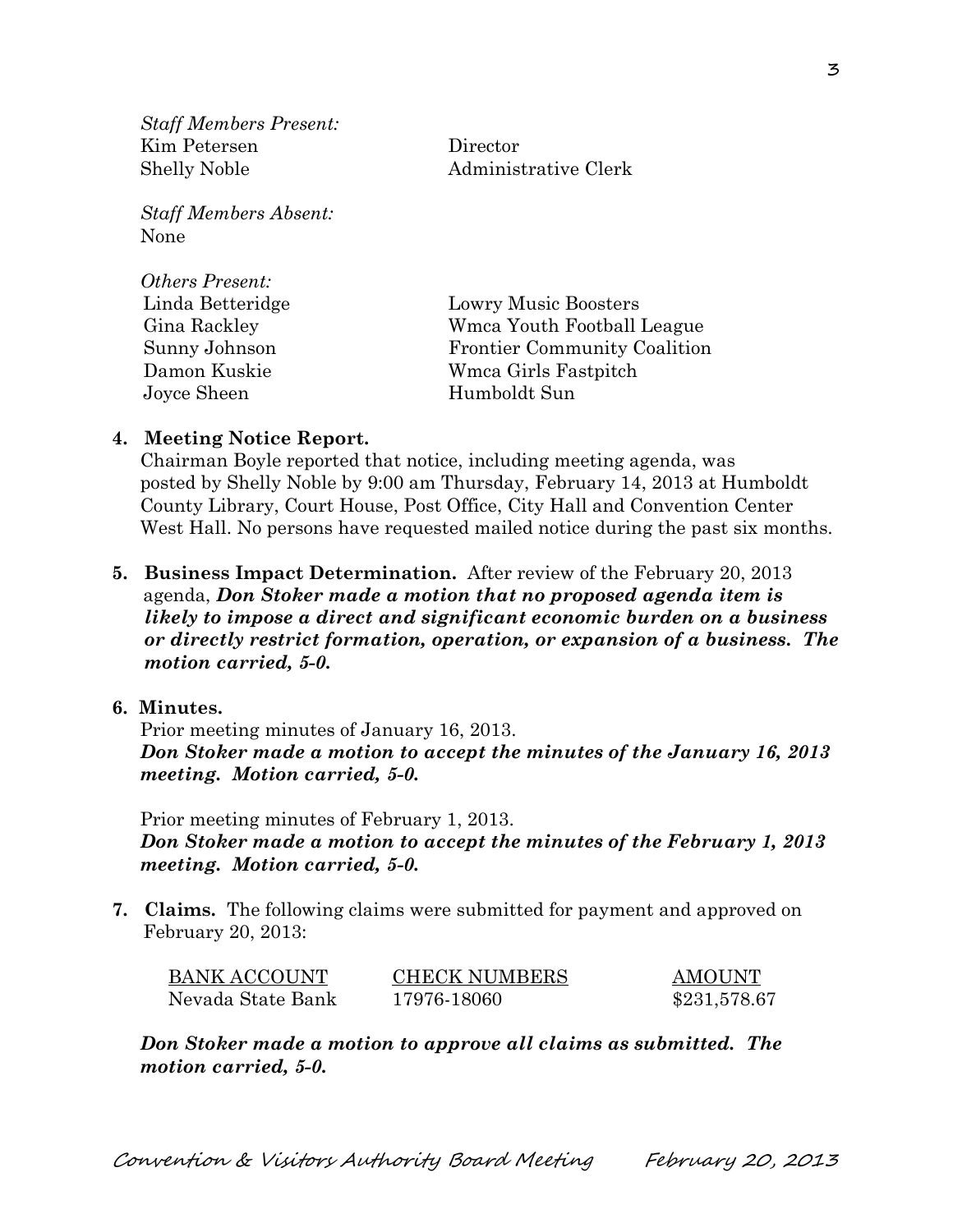#### **8. General Business.**

### **8.1 Presentation & acceptance of FY 2012 audit report, Steele & Associates, for possible action**

No report. Auditors were unable to attend this month's meeting. They will present this report at the March meeting.

**8.2 Pauline Salla, Frontier Community Coalition Celebrate Diversity, request for WH facility grant, April 20, 2013, for possible action** Sunny Johnson is here today to represent the Frontier Community Coalition and make this request. This organization works with agencies to promote healthy living and various local youth organizations. Last year's fundraising event was a success and they hope that this year they can attract even more people to attend. They are requesting use of the West Hall and kitchen. *Rodd William Stowell made a motion approving a facility grant in the amount of \$750 (\$600 West Hall, \$150 kitchen rental) for the Frontier Community Coalition Celebrate Diversity fundraising event to be held April 20, 2013. Frontier Community Coalition is responsible for any other customary Convention Center charges.* 

*Motion carried, 5-0.*

**8.3 Jeff Dawson, Winnemucca Little League, request for donation to replace scoreboards used for youth athletics, for possible action** Gina Rackley (representing Winnemucca Youth Football League) and Damon Kuskie (representing Winnemucca Girls Fastpitch) are here tonight to make this request. As anyone who has kids involved with soccer, baseball or softball knows, our scoreboards at these fields are very old, work only sporadically and need to be replaced. Winnemucca Little League, Winnemucca Youth Football and Winnemucca Girls Fastpitch have come together to purchase scoreboards for these fields all at once. By working together they are getting a reduced price from Donnelley Sports out of Twin Falls, Idaho. Board members were presented with a list of donations already committed by local individuals and organizations. At this time, they are short \$2,250 out of the \$20,000 it will cost to make this purchase. All of these fields are at city parks and the city's donation will be the installation of the boards. *Don Stoker made a motion approving a grant in the amount of \$2,250 to be used for the purchase of scoreboards at local youth athletic fields. Motion carried, 5-0.*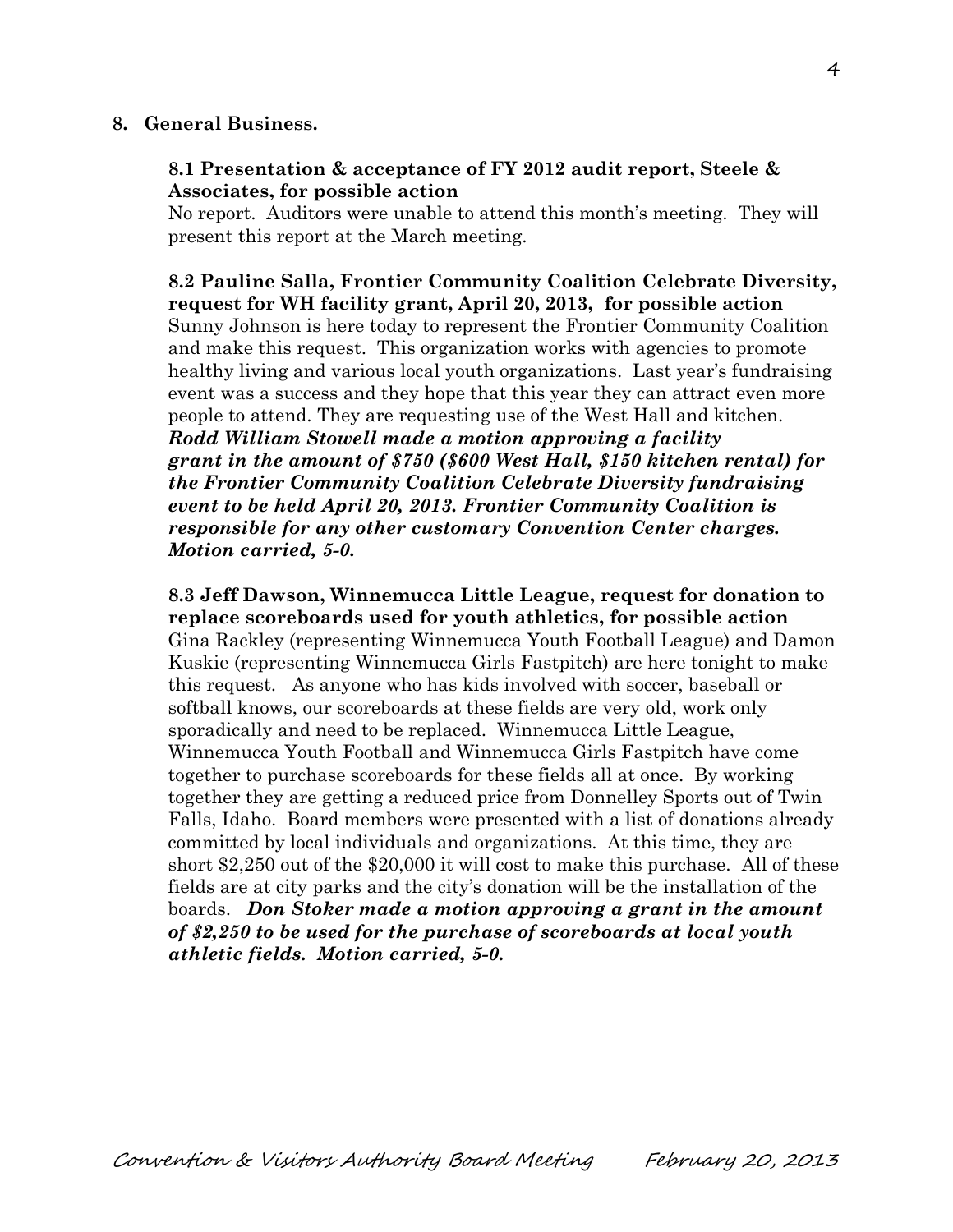### **8.4 Javier Rivera, Chihuahua's, request for extension of time for Mexican Dance, March 30, 2013, for possible action**

Javier was unable to be here tonight but he has made this request in the past. He would, once again, like to extend the hours of his dance to 2 am. *Don Stoker made a motion approving the extension of time for the Mexican Dance on March 30, 2013 to 2 am. Motion carried, 5-0.*

## **8.5 Linda Betteridge, Lowry Music Boosters Club, request for EH facility grant, April 12, 2013, for possible action**

The Lowry Music Booster's Annual "Where's the Beef" event has become a major fundraiser for this organization. This year they are focusing their efforts to raise funds to support the Lowry Music Department's trip to the Heritage Festival in southern California and also to purchase a French horn. This dinner and performance by Lowry students had been very well received by the community and Mrs. Betteridge hopes to keep it going for many more years. *Jim Billingsley made a motion approving an East Hall facility grant in the amount of \$425 (Comstock Room \$250, Kitchen \$100, Marquee \$25) for the Lowry Music Boosters "Where's the Beef" fundraising event to be held on April 12, 2013. Lowry Music Boosters are responsible for any other customary Convention Center charges. Motion carried, 5-0.*

## **8.6 Jim Davis, Superior Livestock Auction, Cooperative Funding request, for possible action**

When the requests for 2013 Cooperative Funding were made, this board approved a \$15,000 grant for this event. Mr. Davis has written a letter requesting an additional \$5,000 due to the rising cost of entertainment that he brings to Winnemucca. After some discussion, board members felt that the amount of people that come to town for this event justifies this request. *Don Stoker made a motion approving an additional \$5,000 2013 Cooperative Funding grant (for a total of \$20,000 in 2013) to the Superior Livestock Auction, July 29 – August 2, 2013. Motion carried, 5-0.*

## **8.7 Donation to City of Winnemucca Special Events Fund, fo possible action**

For the past several years this board has donated \$10,000 to the City of Winnemucca to help offset some of the overtime expenses incurred during the events that we sponsor. We know that this does not cover all of these expenses, but city official have been appreciative of the gesture. *Dan Cassinelli made a motion approving a \$10,000 grant to the City of Winnemucca Special Events Fund to help offset some of the expenses incurred during our events. Motion carried unanimously, 5-0.*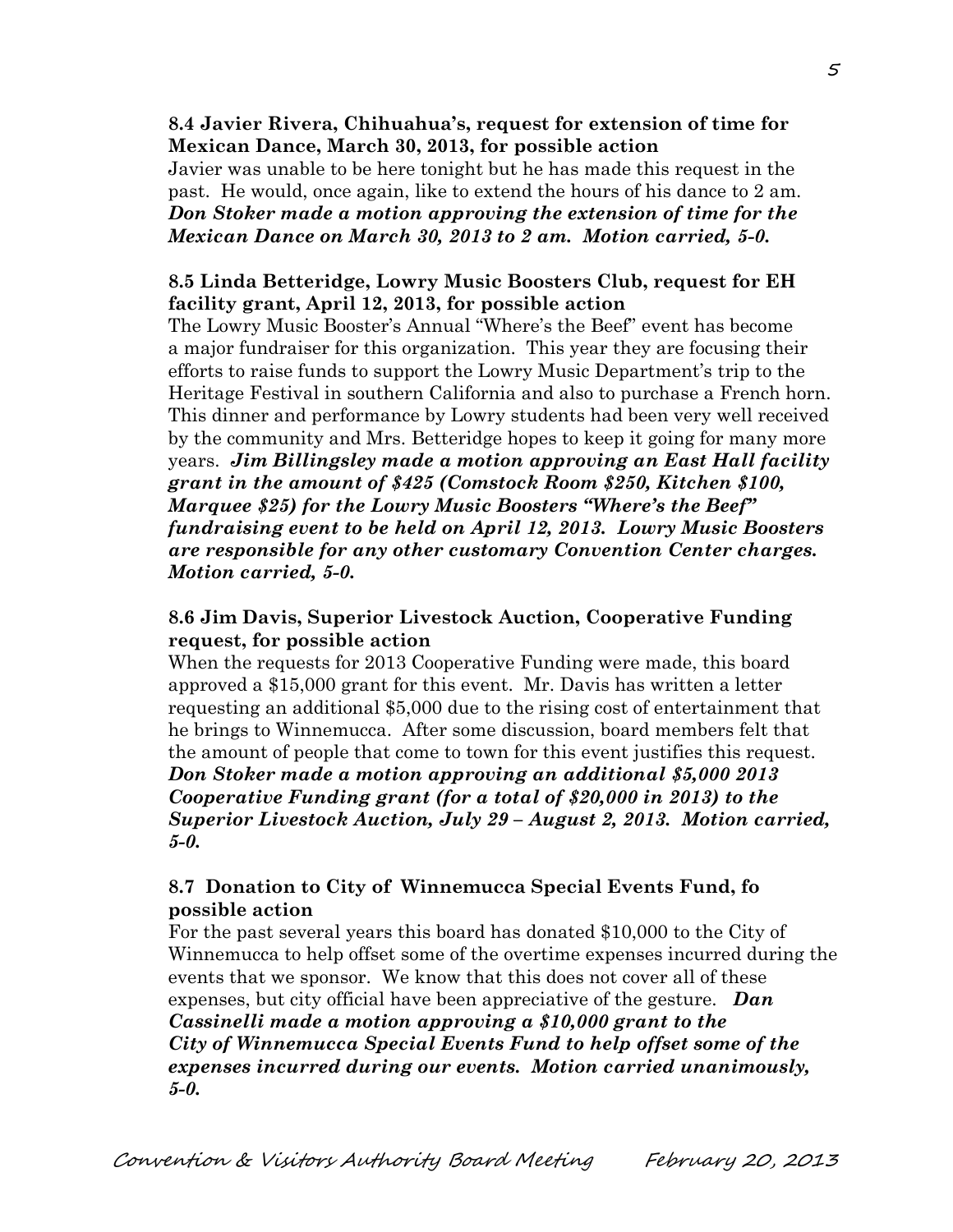**8.8 Accommodations tax 9-month refund requests, for possible action, Hurtado (\$580.20), Longhurst (\$540), Marak (\$462), Rodgers (\$540), Fuller (\$540), Bush (\$585), Schmid (\$675) These refunds total \$3,922.20.**

*Terry Boyle made a motion to approve the accommodation tax 9-month refund requests for John Hurtado (\$580.20), Rick Longhurst (\$540), Mark Marak (\$462), Gordon Rodgers (\$540), Troy Fuller (\$540), Raymond Bush (\$585), Robert Schmid (\$675). Motion carried, 5-0.* 

### **9. Director's Report.**

#### **9.1 Financial reports on WCVA events**

Bank reconciliations for the Tri-County Fair and Ranch Hand Rodeo were included in the board packets for review.

### **9.2 WCVA tentative budget review and approval, FY 2014, for possible action**

Board members reviewed the spreadsheet prepared by Kim and Kendall for the upcoming fiscal year. These figures are tentative and if there are suggestions for any changes, please let one of them know. This tentative budget is due to the state by April 15, 2013. As in past years, revenue and expense projections are conservative. *Don Stoker made a motion to approve the 2014 WCVA tentative budget as presented. Motion approved unanimously, 5-0.*

### **9.3 Proposal to replace electronic sign on W. Winnemucca Blvd., for possible action**

The sign at the west end of town is not functioning correctly. Some parts need to be replaced but are no longer available. Kim would like approval to replace the "guts" of this marquee while keeping the original structure and border. Kim has received three proposals from Nevada Advertising for this project. He would like to request the parts that will give us the best resolution. Of course, this is also the most expensive at \$35,000. After some discussion, *Dan Cassinelli made a motion approving the purchase of the 16mm Watchfire sign and software from Nevada Advertising at a cost of \$35,000. Motion carried, 5-0.* 

### **9.4 Update on WEC Covered Arena retrofit/replacement, for possible action**

Kim continues to work with Bill Deist to get this issue resolved. Kim has asked Bill to get a meeting together to discuss the options and the possibility of pursuing a lawsuit to recoup some of our expenses from the insurance company. In the meantime, Kim has received three bids for replacement or a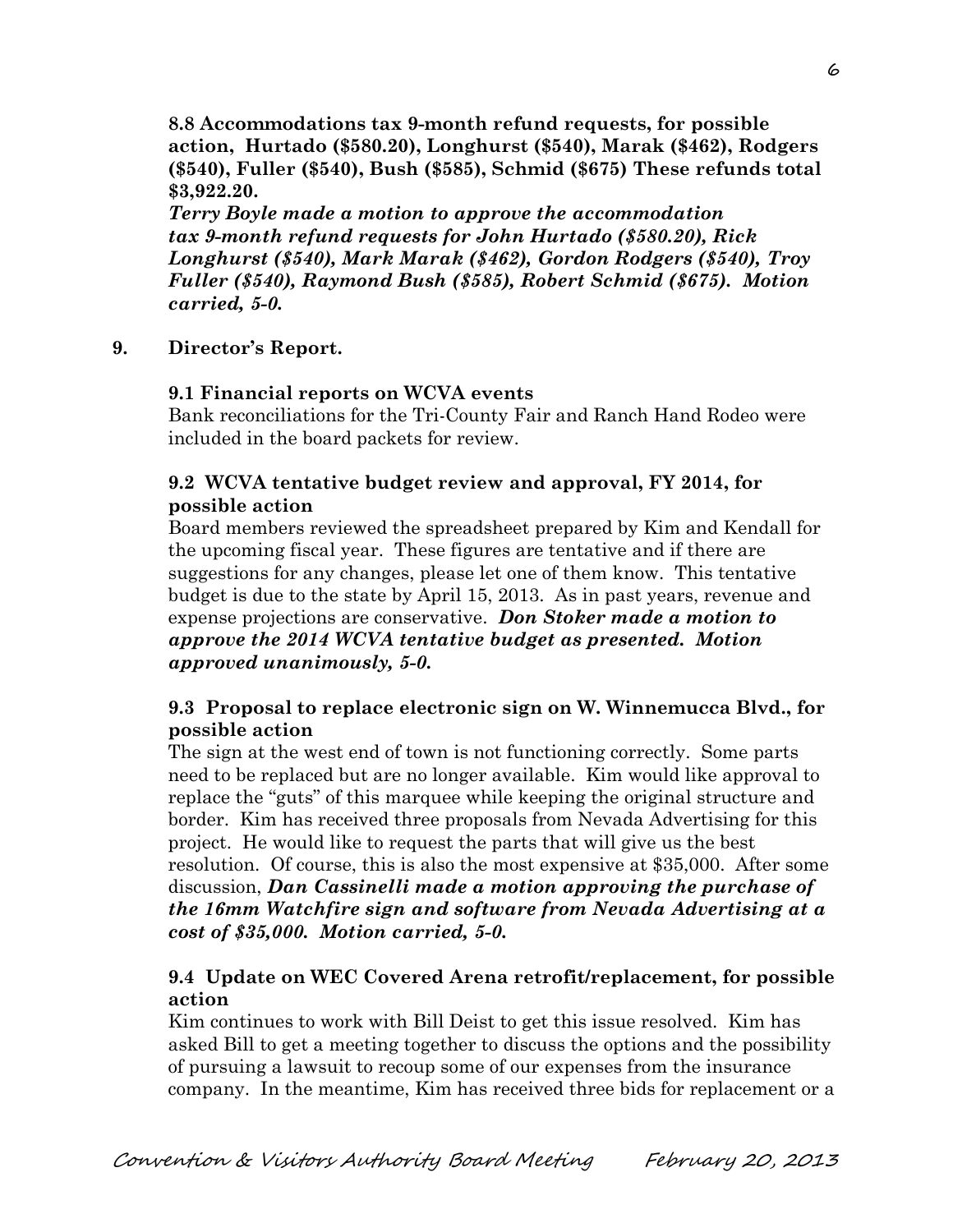retrofit of the structure. They range in cost from \$514,000 to \$880,000. Kim will keep the board updated as more work is done to come to a resolution.

## **9.5 Update on WEC Event Center addition, for possible action**

Kim received a preliminary estimate for construction of the addition to the Event Center that this board has discussed. The cost is estimated at \$1.5 million. This will be discussed again at our March meeting.

## **10. Secretary and Counsel, Monthly report.**

### **10.1 Review monthly report, for discussion** No report.

**10.2 Chamber of Commerce report, for discussion** This was included in Bill's report.

## **10.3 Update on status of installation of carpet & tile installation contract, for discussion & possible action** No report.

 **10.4 Update on East Hall Marquee and Awning Project, review draft bid request forms, for discussion and possible action** No report**.**

# **10.5 Review Counsel's rep letter for 2011-2012 audit, for discussion**

See Bill's letter that is included in his packet.

## **10.6 Amendment of Board's minutes of June 20, 2012 meeting, for possible action**

An error was made in the meeting minutes reflecting our pledged amount to the paving project proposed by the No. Nevada Racing Association. The minutes state that our portion is \$4,700 when it is actually \$15,667 (1/3 of the total cost, the remainder to be shared by the city and county). Bill has prepared a resolution reflecting the correct amount that WCVA approved on June 20, 2012. *Don Stoker made a motion accepting Resolution 2013-2 as prepared by Bill Macdonald which accurately reflects the amount that WCVA approved as their portion of the paving project proposed by Northern Nevada Racing Association on June 20, 2012. Motion carried 5-0.* 

## **10.7 Joint City-County-WCVA meeting on intersection improvement, for discussion & possible action** No report.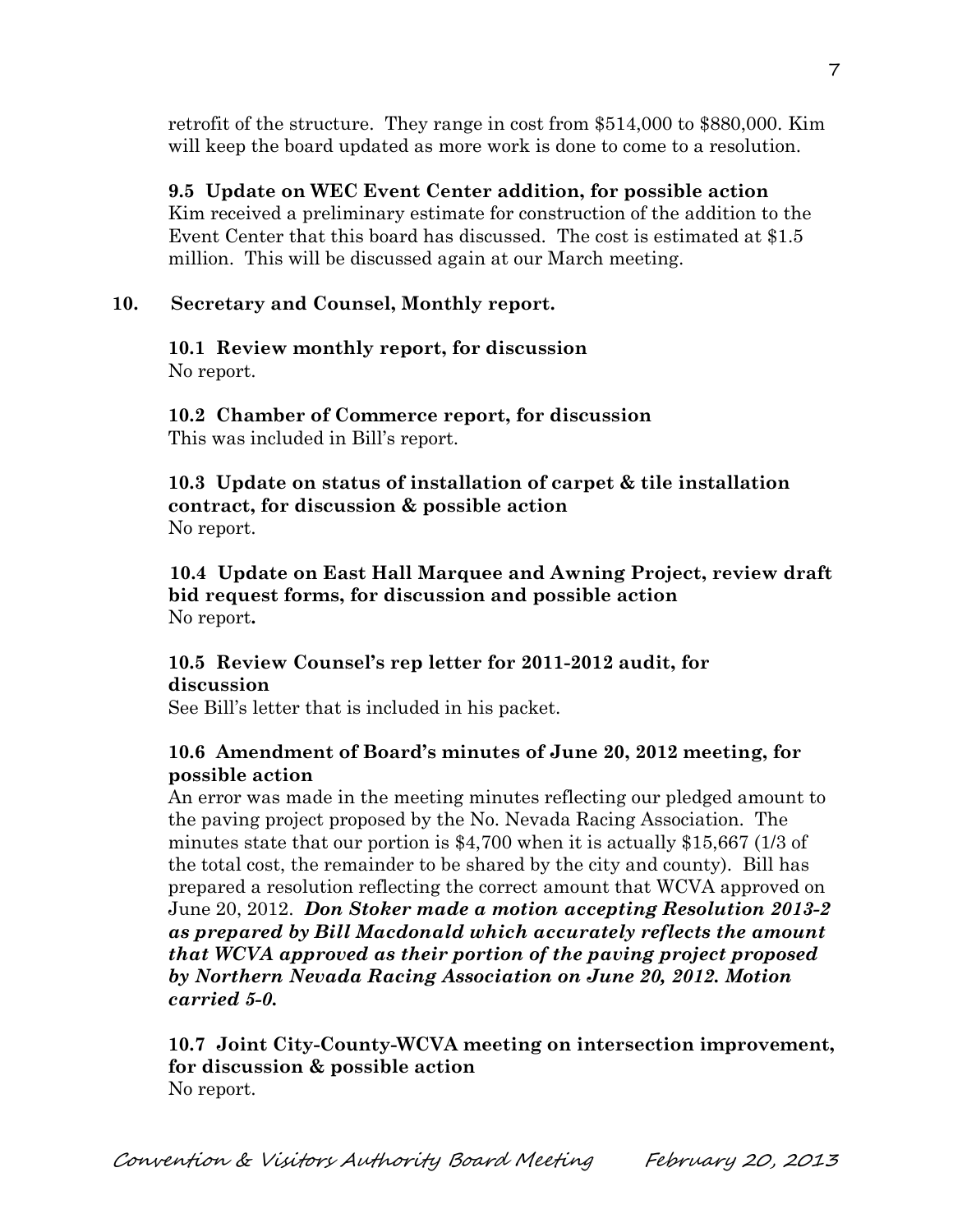## **10.8 Termination of Procupine Creek sign ground lease completion, for discussion & possible action**

Bill notified Mr. Anker of our desire to discontinue leasing his property for our billboard since we had to have it taken down when it started to fall apart after one of our bad wind storms. Mr. Anker was sorry to hear of our decision.

## **11. Board Administrator.**

## **11.1 January Financial Reports, for discussion**

Room tax revenues continue to be strong.

## **11.2 Options to diversify cash investments, for possible action**

Kendall presented Mr. Mineo's suggestions for diversification of our investment funds. WCVA needs to adopt an internal policy authorizing Nevada State Bank to act on behalf of WCVA before funding any of the options presented. *Dan Cassinelli made a motion to accept Nevada State Bank/Sam Mineo's proposal for the WCVA funds that are to be invested outside of the Local Government Investment Pool, upon Bill's review and approval. An internal policy authorizing Nevada State Bank to act on our behalf (as outlined in NRS) must be prepared and signed before the outside investments are funded. Motion carried, 5-0.* 

**11.3 Status of room tax audits, for possible action** No report.

### **12. Other Business.**

## **12.1 Event Center scoreboard**

The lower section of the scoreboard at the Indoor Event Center is not working. Kim has been trying to get it repaired.

## **12.2 WEC security**

Kim is considering blocking off access to areas of the Events Complex when events are not taking place. We have had a rash of vandalism lately – graffiti on both ends of the Event Center and destruction of the glass in two of the front doors.

### **12.3 Tri-County Fair concert**

Our headliner concert for the 2013 Tri-County Fair will be Clay Walker. Tickets will go on sale in March

**13. Regular Business. Next Meeting. The Board confirmed the next regular meeting date of Wednesday, March 20, 2013, 4:00 pm.**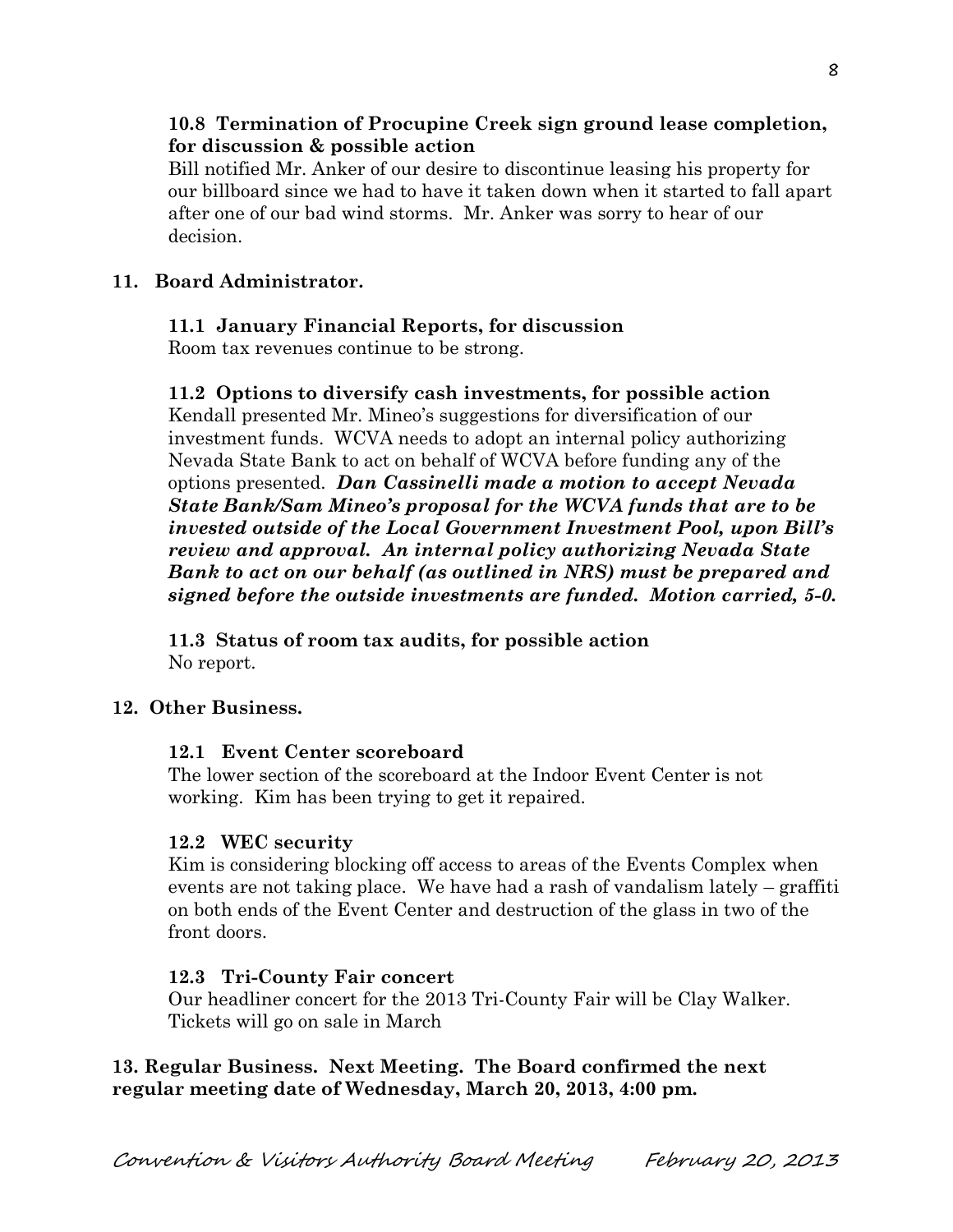**14. Adjourn.** *Rodd William Stowell made a motion to adjourn this meeting. Motion carried, 5-0.* The meeting was adjourned at 5:45 pm to the next regular meeting, or to the earlier call of the Chairman or to the call of any three (3) members of the Board on three (3) working days notice.

Respectfully submitted,

Shelly Noble

APPROVED ON  $, 2013$ 

As written

As corrected Winnemucca Convention & Visitors Authority Board

Hotel Representative

\_\_\_\_\_\_\_\_\_\_\_\_\_\_\_\_\_\_\_\_\_\_\_\_\_\_\_\_\_\_\_ \_\_\_\_\_\_\_\_\_\_\_\_\_\_\_\_\_\_\_\_\_\_\_\_\_\_\_\_\_ TERRY BOYLE RODD WILLIAM STOWELL Chairman and Vice Chairman and Business Representative

\_\_\_\_\_\_\_\_\_\_ \_ \_\_\_\_\_\_\_\_\_\_\_\_\_\_\_ \_\_\_\_\_\_\_\_\_ \_\_\_\_\_\_\_\_\_\_\_\_\_\_\_\_\_\_ DON STOKER JIM BILLINGSLEY Treasurer and Motel Representative City Representative

Convention & Visitors Authority Board Meeting February 20, 2013